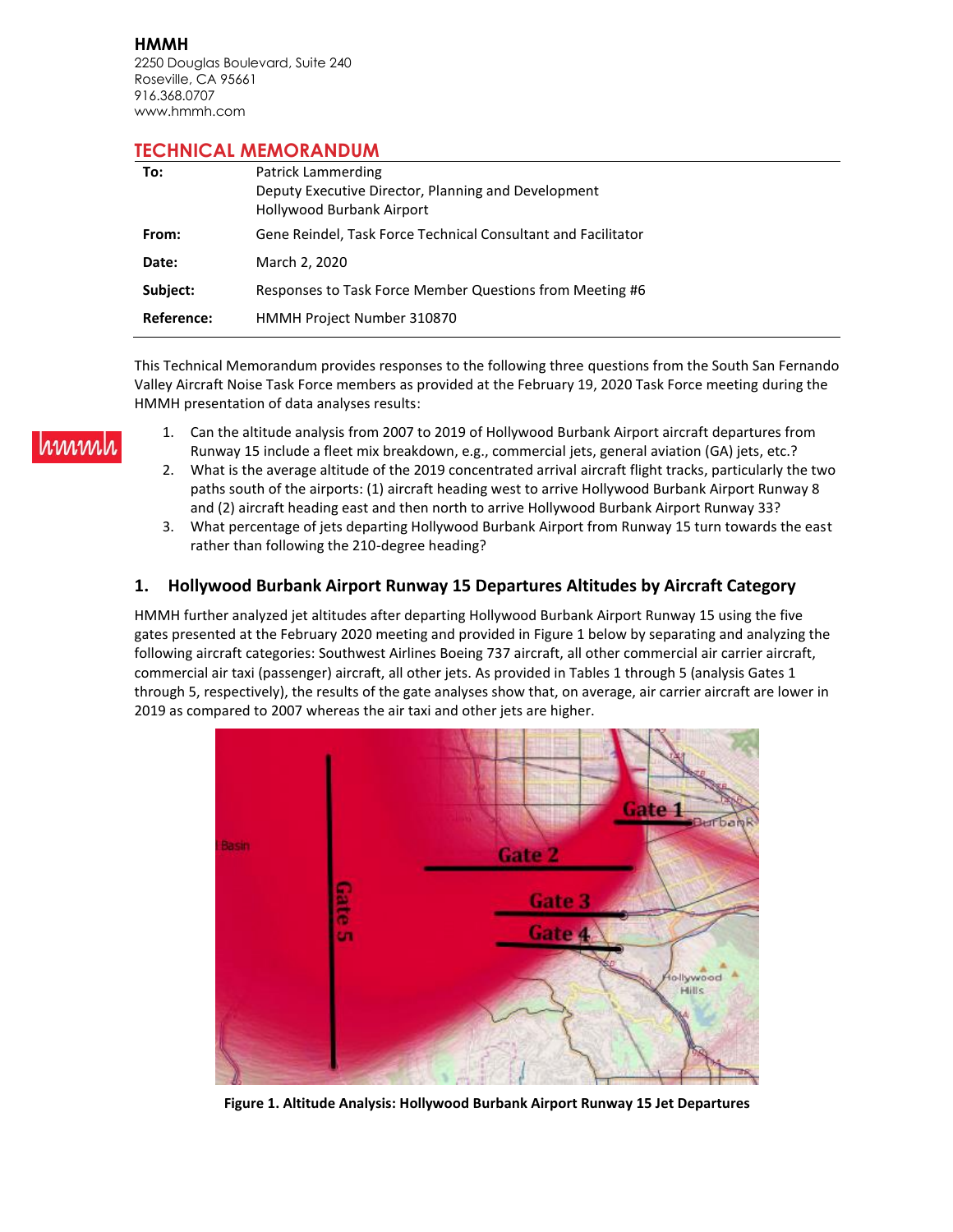|                                      |                                                                                                              | 2007                                      |                                                                    | 2010                                      | 2015                                                               |                                           |                                                                    | 2019                                      |
|--------------------------------------|--------------------------------------------------------------------------------------------------------------|-------------------------------------------|--------------------------------------------------------------------|-------------------------------------------|--------------------------------------------------------------------|-------------------------------------------|--------------------------------------------------------------------|-------------------------------------------|
| <b>Aircraft</b><br><b>Type</b>       | <b>Total</b><br><b>Number of</b><br><b>Flight</b><br><b>Tracks</b>                                           | Average<br><b>Altitude</b><br>(ft) in MSL | <b>Total</b><br><b>Number of</b><br><b>Flight</b><br><b>Tracks</b> | Average<br><b>Altitude</b><br>(ft) in MSL | <b>Total</b><br><b>Number of</b><br><b>Flight</b><br><b>Tracks</b> | Average<br><b>Altitude</b><br>(ft) in MSL | <b>Total</b><br><b>Number of</b><br><b>Flight</b><br><b>Tracks</b> | Average<br><b>Altitude</b><br>(ft) in MSL |
| Southwest<br><b>Airlines</b><br>B737 | 68                                                                                                           | 582                                       | 7,082                                                              | 571                                       | 10,942                                                             | 590                                       | 16,886                                                             | 568                                       |
| Air Carrier                          | 215                                                                                                          | 545                                       | 6,291                                                              | 539                                       | 5,601                                                              | 556                                       | 10,822                                                             | 569                                       |
| Air Taxi<br>Passenger                | 34                                                                                                           | 477                                       | 2,655                                                              | 475                                       | 2,564                                                              | 505                                       | 6,387                                                              | 528                                       |
| Other Jets                           | 86                                                                                                           | 525                                       | 3,338                                                              | 535                                       | 5,004                                                              | 579                                       | 5,952                                                              | 597                                       |
|                                      | Notes: MSL is Mean Sea Level, so average altitude is in reference to MSL rather than above the ground level. |                                           |                                                                    |                                           |                                                                    |                                           |                                                                    |                                           |

### **Table 1. Altitude Analysis Results using Gate 1**

# hmmh

#### **Table 2. Altitude Analysis Results using Gate 2**

|                                                                                                              |                                                             | 2007                                      |                                                                    | 2010                                      |                                                                    | 2015                                      |                                                                    | 2019                                      |
|--------------------------------------------------------------------------------------------------------------|-------------------------------------------------------------|-------------------------------------------|--------------------------------------------------------------------|-------------------------------------------|--------------------------------------------------------------------|-------------------------------------------|--------------------------------------------------------------------|-------------------------------------------|
| <b>Aircraft</b><br><b>Type</b>                                                                               | <b>Total</b><br>Number of<br><b>Flight</b><br><b>Tracks</b> | Average<br><b>Altitude</b><br>(ft) in MSL | <b>Total</b><br><b>Number of</b><br><b>Flight</b><br><b>Tracks</b> | Average<br><b>Altitude</b><br>(ft) in MSL | <b>Total</b><br><b>Number of</b><br><b>Flight</b><br><b>Tracks</b> | Average<br><b>Altitude</b><br>(ft) in MSL | <b>Total</b><br><b>Number of</b><br><b>Flight</b><br><b>Tracks</b> | Average<br><b>Altitude</b><br>(ft) in MSL |
| Southwest<br><b>Airlines</b><br><b>B737</b>                                                                  | 97                                                          | 911                                       | 12,527                                                             | 936                                       | 14,082                                                             | 827                                       | 17,525                                                             | 760                                       |
| Air Carrier                                                                                                  | 261                                                         | 800                                       | 7,782                                                              | 821                                       | 6,232                                                              | 833                                       | 11,283                                                             | 792                                       |
| Air Taxi<br>Passenger                                                                                        | 38                                                          | 732                                       | 3,017                                                              | 753                                       | 2,665                                                              | 744                                       | 6,402                                                              | 773                                       |
| Other Jets                                                                                                   | 158                                                         | 897                                       | 5,482                                                              | 906                                       | 6,498                                                              | 914                                       | 7,058                                                              | 919                                       |
| Notes: MSL is Mean Sea Level, so average altitude is in reference to MSL rather than above the ground level. |                                                             |                                           |                                                                    |                                           |                                                                    |                                           |                                                                    |                                           |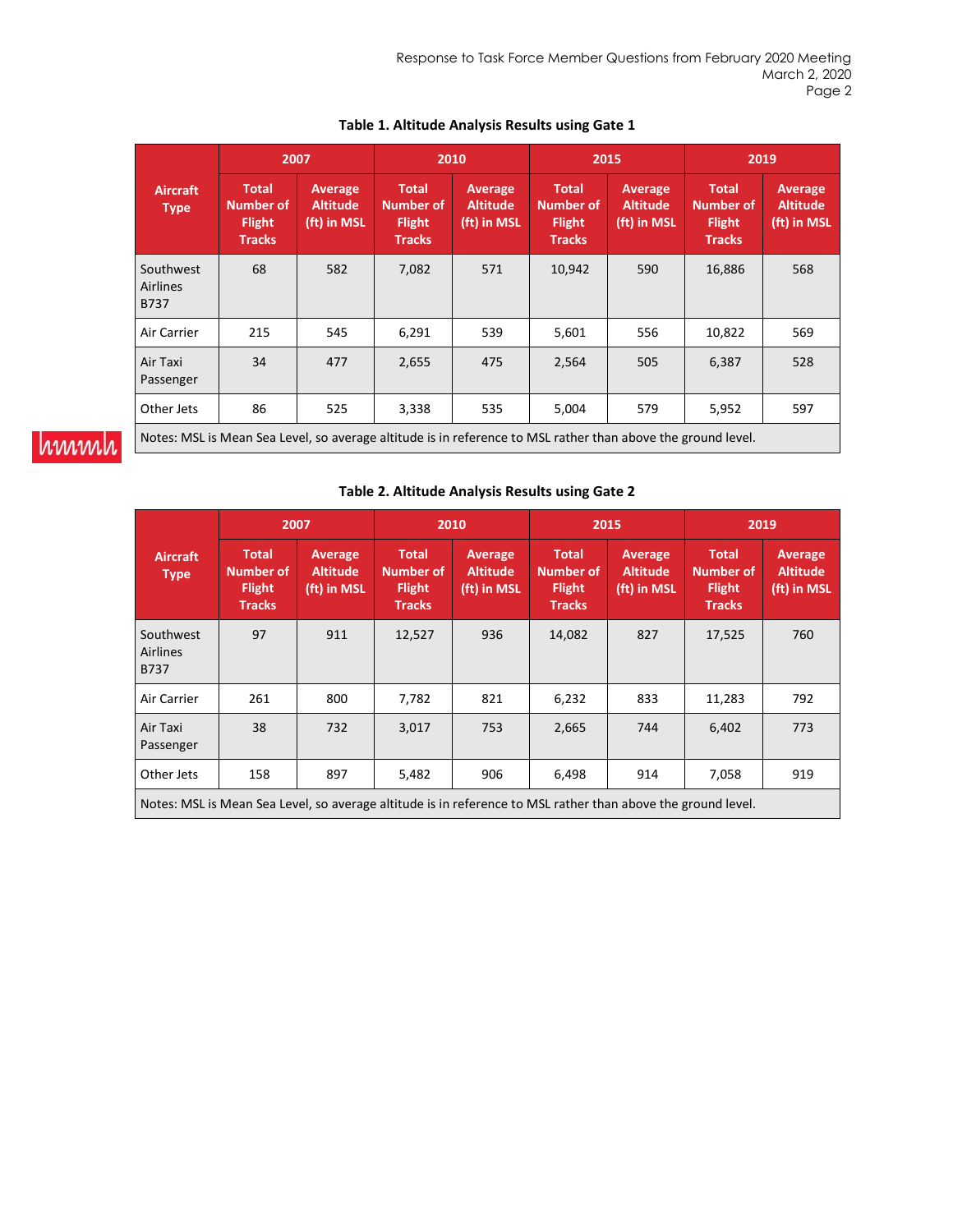|                                             | 2007                                                                                                         |                                           |                                                                    | 2010                                      |                                                             | 2015                                             |                                                             | 2019                                      |
|---------------------------------------------|--------------------------------------------------------------------------------------------------------------|-------------------------------------------|--------------------------------------------------------------------|-------------------------------------------|-------------------------------------------------------------|--------------------------------------------------|-------------------------------------------------------------|-------------------------------------------|
| <b>Aircraft</b><br><b>Type</b>              | Total<br>Number of<br><b>Flight</b><br><b>Tracks</b>                                                         | Average<br><b>Altitude</b><br>(ft) in MSL | <b>Total</b><br><b>Number of</b><br><b>Flight</b><br><b>Tracks</b> | Average<br><b>Altitude</b><br>(ft) in MSL | <b>Total</b><br>Number of<br><b>Flight</b><br><b>Tracks</b> | <b>Average</b><br><b>Altitude</b><br>(ft) in MSL | <b>Total</b><br>Number of<br><b>Flight</b><br><b>Tracks</b> | Average<br><b>Altitude</b><br>(ft) in MSL |
| Southwest<br><b>Airlines</b><br><b>B737</b> | 58                                                                                                           | 1,157                                     | 6,310                                                              | 1,176                                     | 10,038                                                      | 1,032                                            | 16,573                                                      | 986                                       |
| Air Carrier                                 | 173                                                                                                          | 983                                       | 4,982                                                              | 963                                       | 4,885                                                       | 992                                              | 10,450                                                      | 951                                       |
| Air Taxi<br>Passenger                       | 30                                                                                                           | 970                                       | 2,181                                                              | 930                                       | 2,349                                                       | 922                                              | 6,270                                                       | 994                                       |
| Other Jets                                  | 102                                                                                                          | 1,060                                     | 3,320                                                              | 1,093                                     | 4,917                                                       | 1,119                                            | 6,104                                                       | 1,159                                     |
|                                             | Notes: MSL is Mean Sea Level, so average altitude is in reference to MSL rather than above the ground level. |                                           |                                                                    |                                           |                                                             |                                                  |                                                             |                                           |

### **Table 3. Altitude Analysis Results using Gate 3**

# hmmh

#### **Table 4. Altitude Analysis Results using Gate 4**

|                                             | 2007                                                                                                         |                                           |                                                                    | 2010                                      |                                                                    | 2015                                             | 2019                                                               |                                           |
|---------------------------------------------|--------------------------------------------------------------------------------------------------------------|-------------------------------------------|--------------------------------------------------------------------|-------------------------------------------|--------------------------------------------------------------------|--------------------------------------------------|--------------------------------------------------------------------|-------------------------------------------|
| <b>Aircraft</b><br><b>Type</b>              | <b>Total</b><br><b>Number of</b><br><b>Flight</b><br><b>Tracks</b>                                           | Average<br><b>Altitude</b><br>(ft) in MSL | <b>Total</b><br><b>Number of</b><br><b>Flight</b><br><b>Tracks</b> | Average<br><b>Altitude</b><br>(ft) in MSL | <b>Total</b><br><b>Number of</b><br><b>Flight</b><br><b>Tracks</b> | <b>Average</b><br><b>Altitude</b><br>(ft) in MSL | <b>Total</b><br><b>Number of</b><br><b>Flight</b><br><b>Tracks</b> | Average<br><b>Altitude</b><br>(ft) in MSL |
| Southwest<br><b>Airlines</b><br><b>B737</b> | 7                                                                                                            | 1,300                                     | 378                                                                | 1,282                                     | 1,607                                                              | 1,161                                            | 6,956                                                              | 1,122                                     |
| Air Carrier                                 | 37                                                                                                           | 1,047                                     | 1,258                                                              | 1,058                                     | 2,382                                                              | 1,113                                            | 6,004                                                              | 1,063                                     |
| Air Taxi<br>Passenger                       | 8                                                                                                            | 1,119                                     | 901                                                                | 1,074                                     | 1,458                                                              | 1,061                                            | 4,593                                                              | 1,134                                     |
| Other Jets                                  | 30                                                                                                           | 1,197                                     | 924                                                                | 1,189                                     | 2,047                                                              | 1,221                                            | 2,940                                                              | 1,269                                     |
|                                             | Notes: MSL is Mean Sea Level, so average altitude is in reference to MSL rather than above the ground level. |                                           |                                                                    |                                           |                                                                    |                                                  |                                                                    |                                           |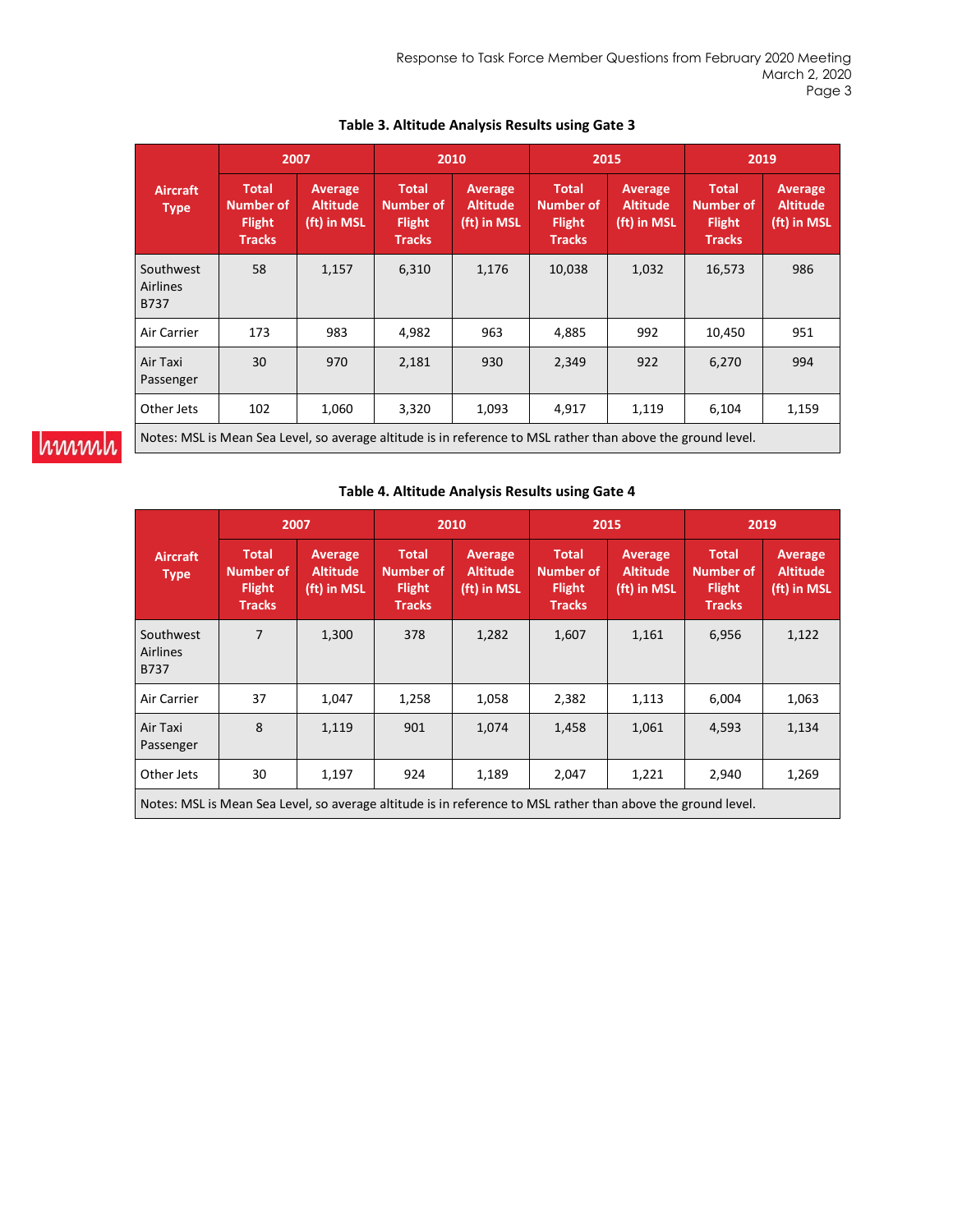|                                                                                                              | 2007                                                        |                                           |                                                             | 2010                                      |                                                                    | 2015                                             | 2019                                                               |                                           |
|--------------------------------------------------------------------------------------------------------------|-------------------------------------------------------------|-------------------------------------------|-------------------------------------------------------------|-------------------------------------------|--------------------------------------------------------------------|--------------------------------------------------|--------------------------------------------------------------------|-------------------------------------------|
| <b>Aircraft</b><br><b>Type</b>                                                                               | <b>Total</b><br>Number of<br><b>Flight</b><br><b>Tracks</b> | Average<br><b>Altitude</b><br>(ft) in MSL | <b>Total</b><br>Number of<br><b>Flight</b><br><b>Tracks</b> | Average<br><b>Altitude</b><br>(ft) in MSL | <b>Total</b><br><b>Number of</b><br><b>Flight</b><br><b>Tracks</b> | <b>Average</b><br><b>Altitude</b><br>(ft) in MSL | <b>Total</b><br><b>Number of</b><br><b>Flight</b><br><b>Tracks</b> | Average<br><b>Altitude</b><br>(ft) in MSL |
| Southwest<br><b>Airlines</b><br>B737                                                                         | 68                                                          | 2,209                                     | 7,715                                                       | 2,157                                     | 9,570                                                              | 1,933                                            | 15,174                                                             | 1,917                                     |
| Air Carrier                                                                                                  | 179                                                         | 1,796                                     | 4,804                                                       | 1,692                                     | 4,160                                                              | 1,780                                            | 9,350                                                              | 1,695                                     |
| Air Taxi<br>Passenger                                                                                        | 26                                                          | 1,877                                     | 1,852                                                       | 1,846                                     | 2,039                                                              | 1,730                                            | 5,291                                                              | 1,893                                     |
| Other Jets                                                                                                   | 109                                                         | 1,920                                     | 3,524                                                       | 1,927                                     | 4,700                                                              | 2,029                                            | 5,790                                                              | 2,129                                     |
| Notes: MSL is Mean Sea Level, so average altitude is in reference to MSL rather than above the ground level. |                                                             |                                           |                                                             |                                           |                                                                    |                                                  |                                                                    |                                           |

## **Table 5. Altitude Analysis Results using Gate 5**

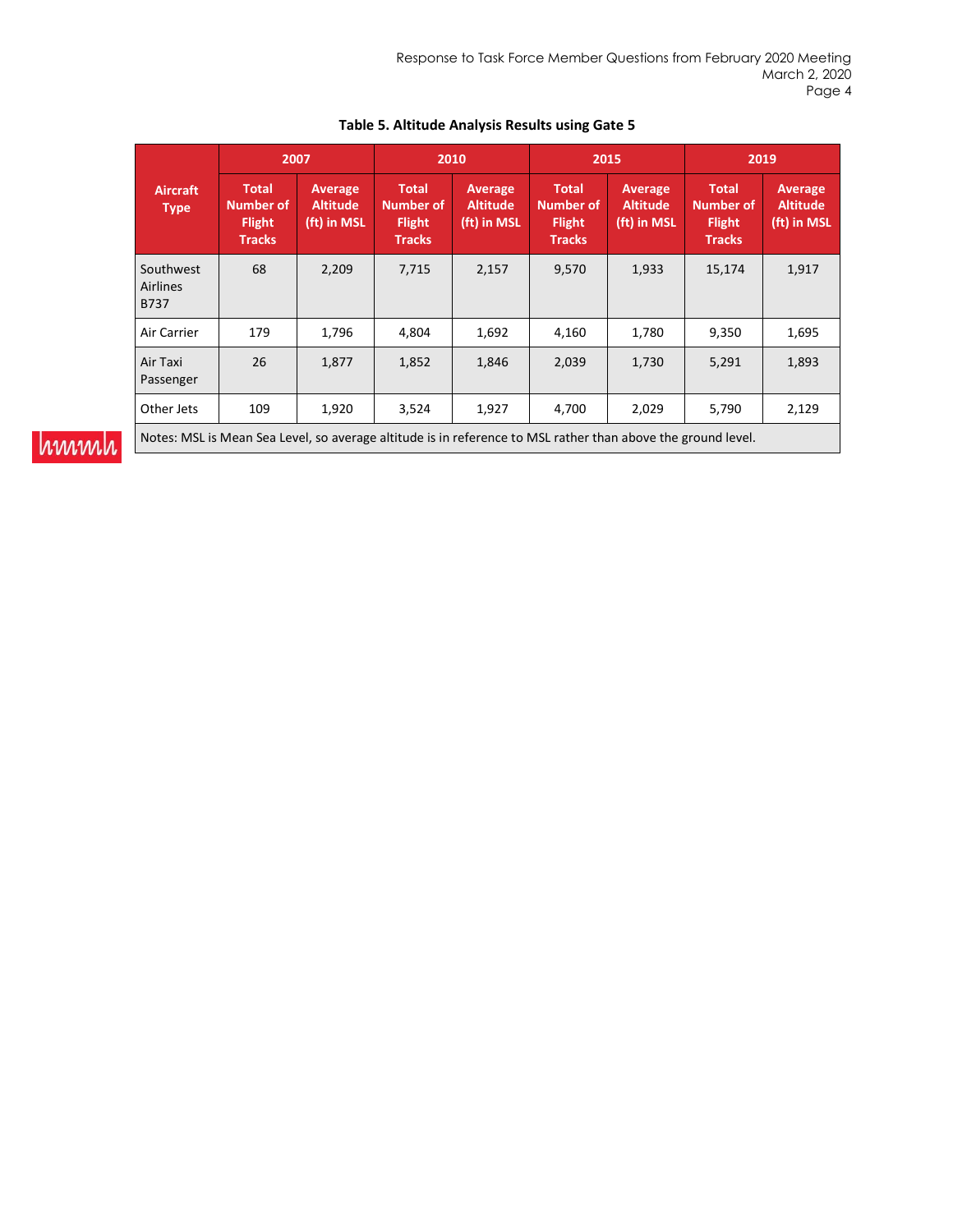## **2. Average Altitude of Hollywood Burbank Airport Arrivals South of the Airports**

To address the Task Force question in regards to the average altitude of the two concentrated arrival paths to the south, HMMH used our existing "Gate5" that we previously used to obtain jet departure altitudes from jet departures from Runway 15 to determine the average altitude of these arrival flight paths showing in Figure 2 below. The results are provided in Table 6 below the figure.



**Figure 2. Hollywood Burbank Airport Jet Arrivals in 2019**

**Table 6. Altitude Analysis Results using Gate 5**

| 3.255<br>1.414                                            | <b>Arrival Path</b>       | <b>Total Number of</b><br><b>Flight Tracks</b> | <b>Average Altitude (ft)</b><br>in MSL | <b>Ground Elevation (ft)</b><br><b>Near Path</b> |
|-----------------------------------------------------------|---------------------------|------------------------------------------------|----------------------------------------|--------------------------------------------------|
|                                                           | <b>Runway 33 Arrivals</b> |                                                |                                        | $850 - 1,400$                                    |
| <b>Runway 8 Arrivals</b><br>901<br>$900 - 1,300$<br>5,985 |                           |                                                |                                        |                                                  |

Notes: MSL is Mean Sea Level, so average altitude is in reference to MSL rather than above the ground level. The approximate range of ground elevation near the flight paths at Gate 5 is provided for reference to estimate the altitude the aircraft are above ground level.